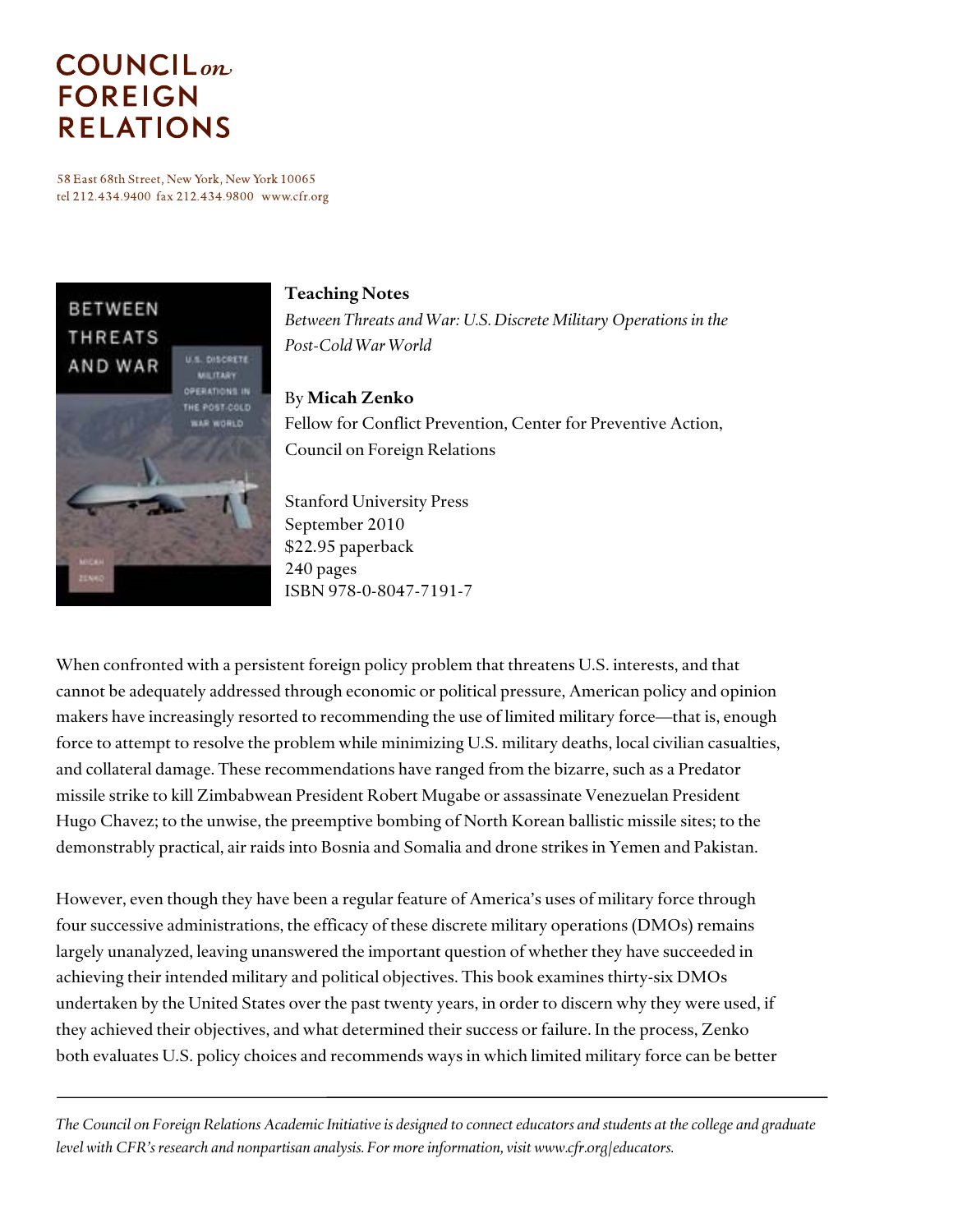used in the future. The insights and recommendations made will be increasingly relevant to decisionmaking and predictions about the development of American grand strategy and future military policy. This book, along with the teaching notes, discussion questions, and suggestions for further projects, is ideal for the following types of courses:

- U.S. foreign policy and international affairs
- Security studies
- Military history
- Counterterrorism

# Discussion Questions

## **Courses on U.S. Foreign Policy and International Affairs**

- 1. What are discrete military operations (DMOs) and how do they fit within the United States' foreign policy toolbox?
- 2. What competing interests were at stake in the decision not to strike Khurmal, Iraq in 2002? What does the negative case demonstrate about foreign policy decisionmaking in the U.S. government?
- 3. How can U.S. policymakers reconcile the political pressure to "do something" in response to threats or terror attacks with the difficulty of implementing a comprehensive government-wide strategy?

#### **Courses on Security Studies**

- 1. What differences explain the divergence between civilian and military views on limited uses of force?
- 2. Are the three political categories of compellence, deterrence, and punishment sufficient to assess the efficacy of discrete military operations? What alternative categories might you suggest?
- 3. Are there situations in which discrete military operations are justified despite, or even bolstered by, the lack of a comprehensive strategy toward the country in which they occur?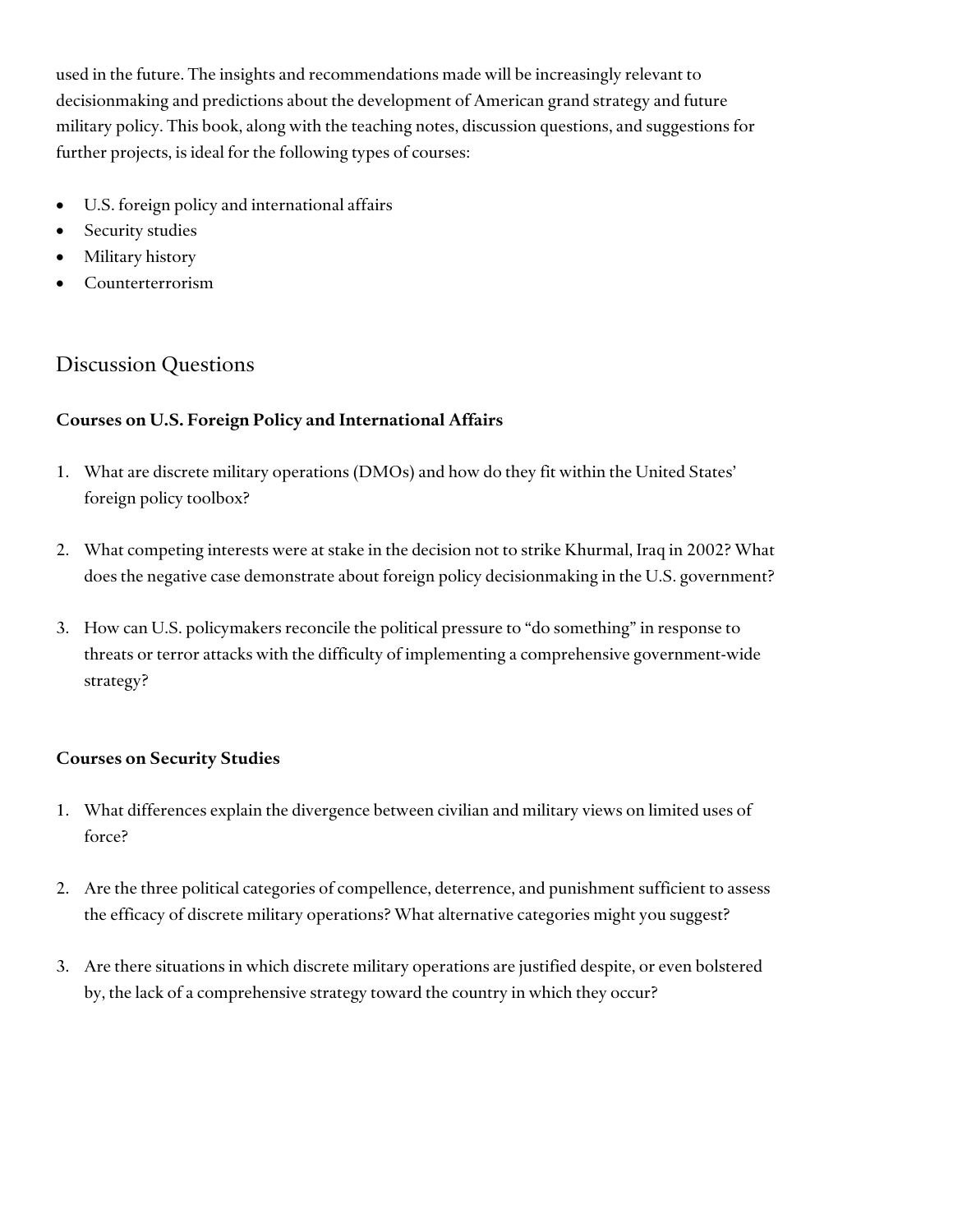#### **Courses on Military History**

- 1. Why have discrete military operations become more prevalent since the end of the Cold War?
- 2. What are the structural differences in the way civilian and military officials are trained to make decisions? How has this training changed over time?
- 3. What recent and historical events have shaped the military's perception of the utility of limited force?

#### **Courses on Counterterrorism**

- 1. How and why have discrete military operations emerged as a counterterrorism tool since the terrorist attacks of September 11?
- 2. Based on Zenko's argument in *Between Threats and War,* what is the effectiveness of discrete military operations as a counterterrorism tactic? Based on current events in countries like Pakistan, Somalia, and Yemen, do you judge DMOs to be effective?
- 3. How should policymakers weigh the costs and benefits of targeted killings? What specific factors should be taken into consideration when deciding on a DMO like the one in Yemen that targeted Qaed Salim Sinan al-Harethi?